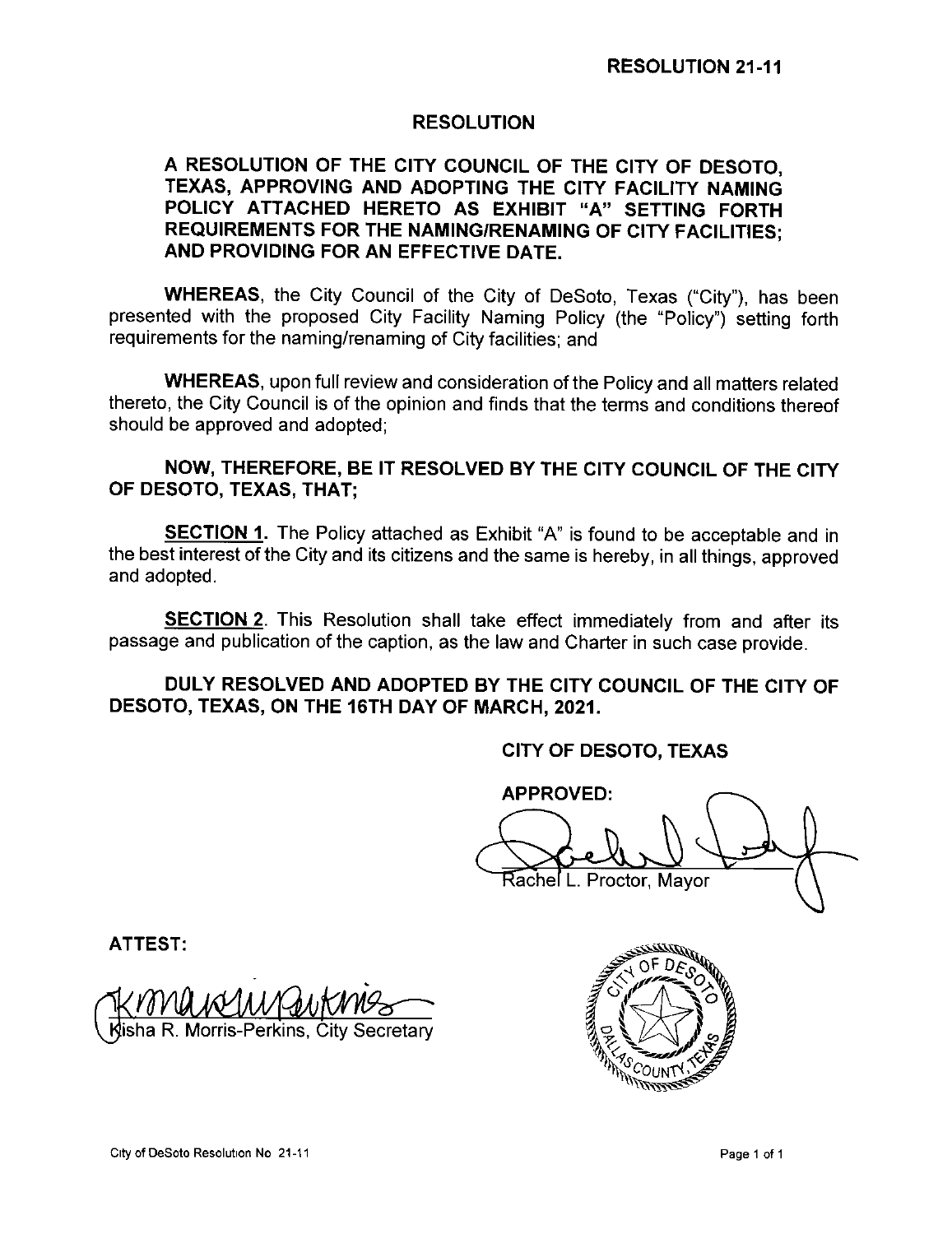# CITY OF DESOTO CITY FACILITY NAMING POLICY

## **Purpose**

This Policy establishes a process and criteria for the consideration of requests from the public, City Council, or City staff for the naming or renaming of City facilities.

# Policy Statement

It is the policy of the City of DeSoto to name or rename city-owned buildings, streets, parks, trails, recreation facilities based upon the procedures outlined in this policy. This policy supersedes all other existing naming policies.

# General Guidelines

- 1. This policy shall not affect the naming of streets through the subdivision platting process.
- 2. Existing named facilities should only be renamed under exceptional circumstances such as the honoring of an exceptional individual or the revocation of an existing name that no longer represents the City's values.
- 3. The authority to name or rename City facilities rests with the City Council.
- 4. The City Council reserves the right to remove or revoke the name of any Cityowned facility
- 5. The City Council will consider facility naming requests twice per year. Requests will be accepted in January and July of each calendar year.

# Qualifications for Naming/Renaming of City Facilities

Qualifying criteria include the following:

A. Names to Avoid

When considering naming requests, the City Council will avoid the following categories of names:

- 1. Cumbersome, corrupted, profane, derogatory, or discriminatory names
- 2. Names relating to age, race, religion, creed, national origin, sex, color, marital status, disability, or sexual orientation
- 3. Names having political affiliation
- 4. Names that are duplicate in sound or pronunciation to other City facilities
- 5. Excessively long street names ( more than 20 characters)
- B. Significance of the Proposed Name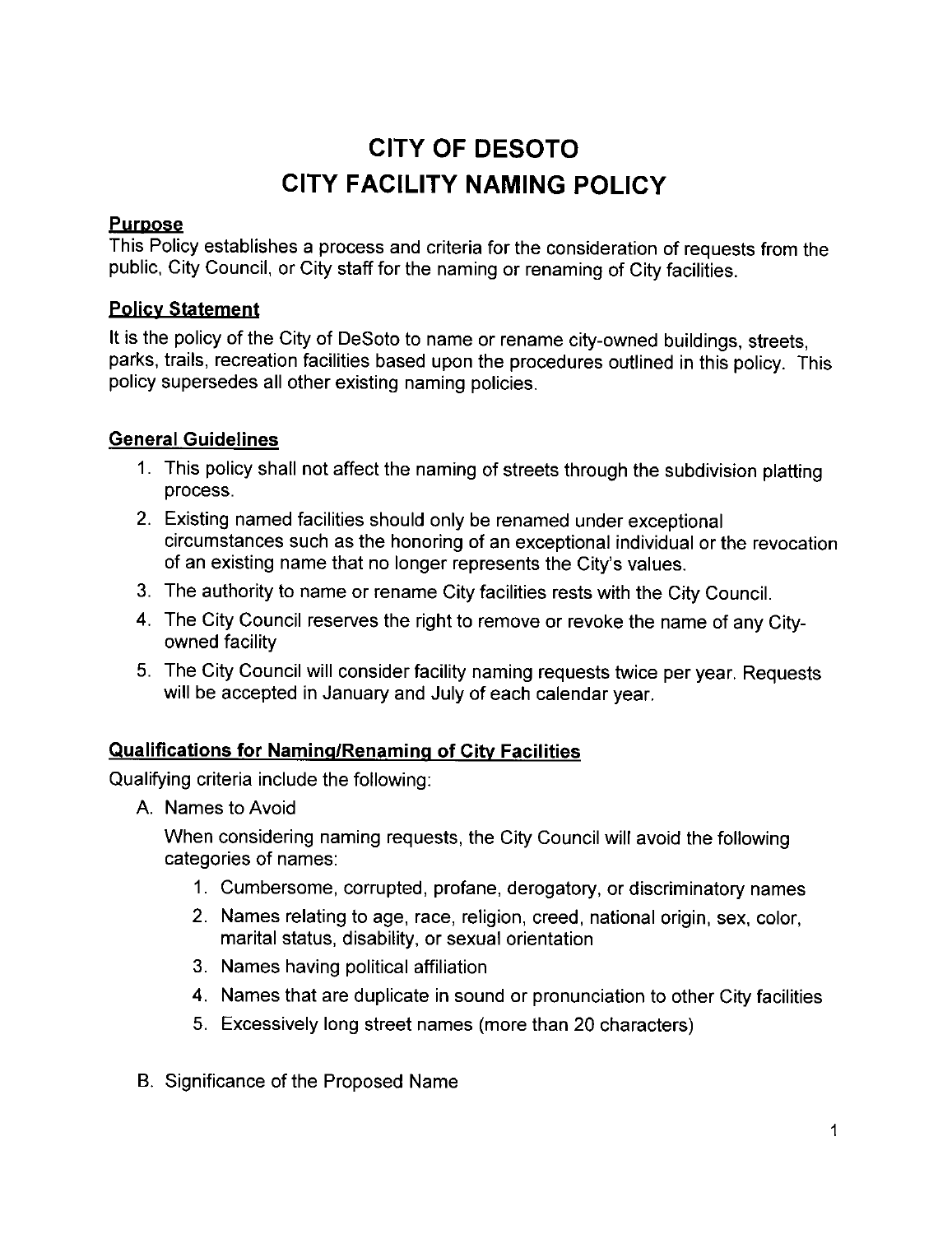The City Council will consider the following questions in order to ensure that a proposed name has a positive, long-lasting image of significance.

- a. Does the name have cultural, or social significance for current and future generations?
- b. Does the name engender a positive image?
- c. Does the name symbolize a major achievement or advancement for the community?
- d. Is the name suitable based on the location of the facility to be named/renamed?
- e. Is the name free of unintentional meaning that could reflect poorly on the City of DeSoto?
- C. Honoring Exceptional Individuals

The City Council will consider naming/renaming requests to honor an exceptional individual who:

- a. Was/Is a dedicated supporter of the community
- b. Has made a lasting and significant contribution to the City of DeSoto
- c. Has made substantial contributions to the betterment of a specific facility or area
- d. Has had a positive impact on the lives of DeSoto residents
- e. Has demonstrated a service record of volunteerism in the community for many years

The City Council may consider names of elected officials currently in office. Additionally, City Council may consider the names of individuals currently living as well as deceased individuals.

# D. Major Gifts

The City Council will consider naming requests to honor benefactors that make major contributions toward particular City facilities. Major contributions include:

- f. Deeding to the City the land where the facility will be located
- g. Paying a significant portion of the capital costs for the construction of the facility
- h. Establishing a long-term endowment for the repair and maintenance of the facility

The City will provide no direct benefit to the benefactor in return for the contribution.

Requests will be evaluated on an individual basis by the City Council with a " yes or no" recommendation from the associated City board or commission.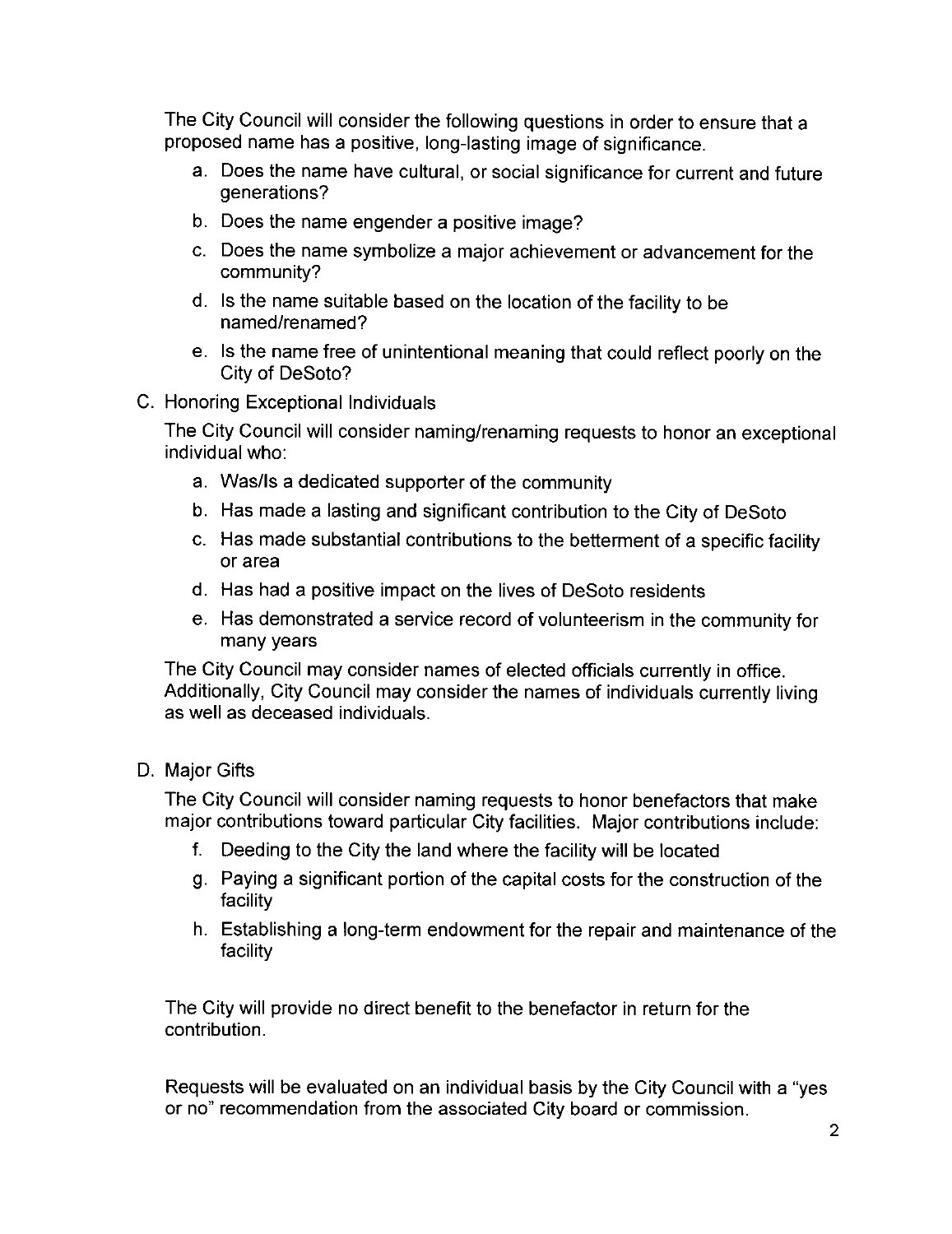E. Corporate Sponsorships/Naming Rights

The City Council may elect to sell the naming rights to certain City facilities. This may be accomplished through the Request for Proposals ( RFP) process or through the acceptance of unsolicited proposals from interested corporations.

Corporate logos, brands, and insignias shall be allowed as part of the naming rights so long as it does not result in the over- commercialization of the public facility.

The City Council will evaluate the proposals based on:

- a. The reputation of the corporation
- b. The alignment of the corporation's products/services with the City park facility, building, or major feature
- c. The proposed duration and revenues specified for the naming rights.

Alternatively, the City Council may develop a list of City facilities available for corporate sponsorships/naming rights opportunities and assign a predetermined sponsorship/naming rights value for each respective facility.

The City Council may elect to decline any sponsorship offer deemed inappropriate or unacceptable.

# **Requests to Name/Rename City Facilities**

Requests to name or rename City facilities may come from the general public ( City residents, business community, HOAs, civic organizations), City staff, or City Council members. All requests must be made via application to the City Manager or designee.

Naming requests must include the following:

- 1. The proposed name
- 2. An explanation of why the City facility should be named or renamed
- 3. Description of the proposed namesake's contribution to the community
- 4. Any other justification for assigning the proposed name to the specific City facility
- 5. Petition containing the required number of verifiable signatures as indicated below

## Requests Made by the Public

- A. Requests to rename a street must include written support of more than 50% of the residents on that particular street for consideration
- B. Requests to name a major facility other than a street must have at least 100 verifiable signatures for consideration. Major facilities include City buildings, parks, trails, honorary streets or sections of roadways, etc.
- C. Requests to name a minor facility must have at least 50 verifiable signatures for consideration. Minor facilities include rooms, pavilions, bridges, fountains, features, walkways, etc.